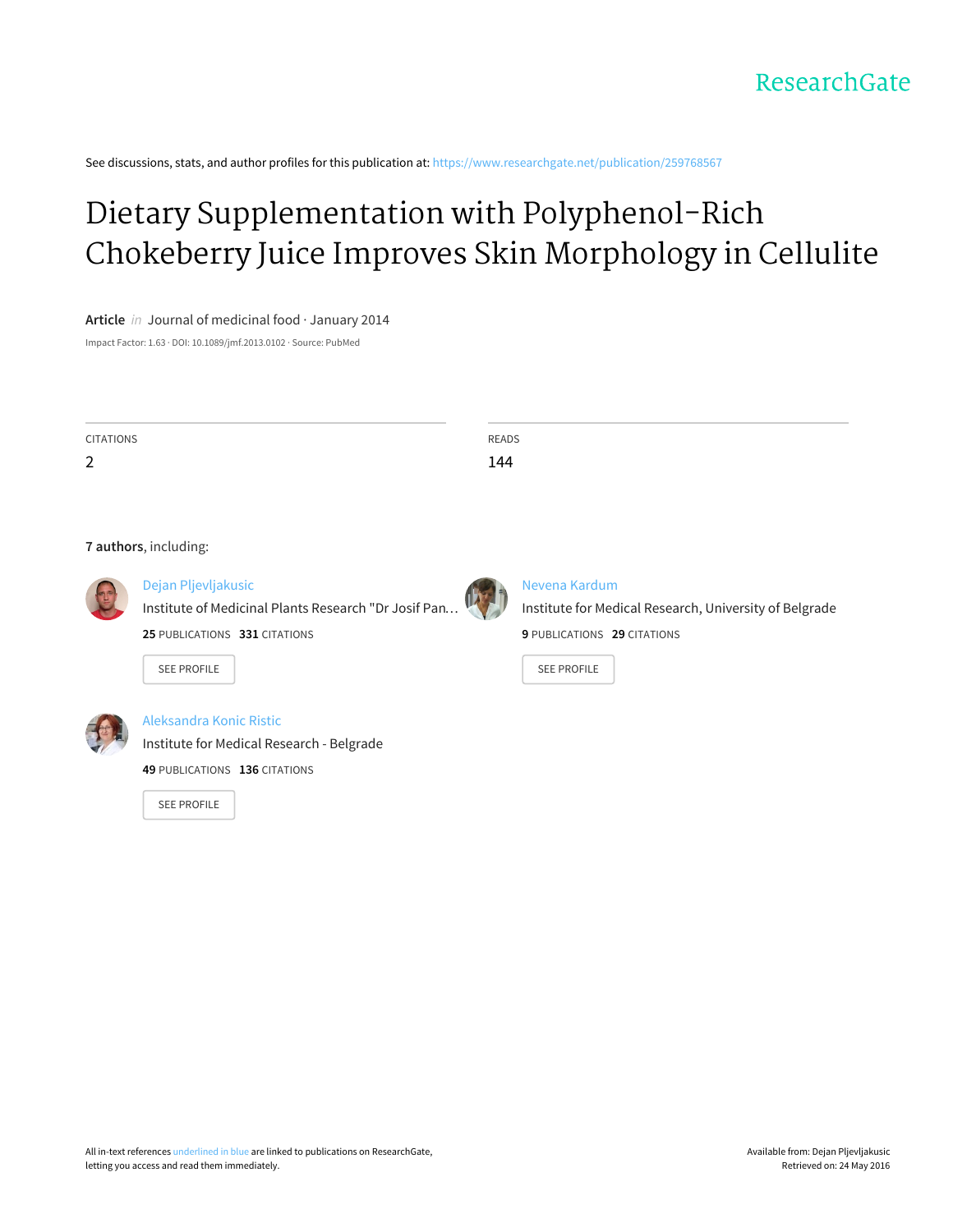JOURNAL OF MEDICINAL FOOD J Med Food 00 (0) 2013, 1–6  $\oslash$  Mary Ann Liebert, Inc., and Korean Society of Food Science and Nutrition DOI: 10.1089/jmf.2013.0102

# AU1 **Dietary Supplementation with Polyphenol-Rich Chokeberry Juice**

AU2 Katarina Šavikin, Nemanja Menković, Gordana Zdunić, Dejan Pljevljakušić, Slavica Spasić,<sup>3</sup> Nevena Kardum,<sup>4</sup> and Aleksandra Konić-Ristić<sup>4</sup>

Improves Skin Morphology in Cellulite

AU3 Muslim and *Institute for Medicinal Plants Research, Belgrade, Serbia.* Institute for Medicinal Plants Research, Belgrade, Serbia.<br><sup>2</sup>Clinical Center of Serbia, Center for Radiology and Magnetic Resonance.

<sup>2</sup>Clinical Center of Serbia, Center for Radiology and Magnetic Resonance, Belgrade, Serbia.<br><sup>3</sup>Department of Medical Biochemistry, Eaculty of Pharmacy, University of Belgrade, Belgrade, Se

 ${}^{3}$ Department of Medical Biochemistry, Faculty of Pharmacy, University of Belgrade, Belgrade, Serbia.

 $^4$ Department of Nutrition and Metabolism, Institute for Medical Research, University of Belgrade, Belgrade, Serbia.

ABSTRACT The aim of our study was to investigate possible beneficial effects of organic chokeberry juice (OCJ) consumption in the treatment of cellulite. Twenty-nine women aged 25–48 with a cellulite grade 2 according to the Nurnberger–Muller scale were included. Anthropometric and biochemical parameters were measured. Skin structure was analyzed by ultrasonography. All subjects consumed 100 mL of OCJ per day, during 90 days. Measurements of investigated parameters were performed at 0, 45, and 90 days of the study. A marked reduction in the subcutaneous tissue thickness was observed in all subjects, with the average reduction of 1.9 mm. The length of subcutaneous tissue fascicles (ScTFL) was reduced in 97% (28 out of 29) of subjects, with the average value of 1.18 mm. After 45 days of chokeberry juice consumption, reduction of edema was observed in 55.2% of the subjects with edema at the baseline, while at the endpoint of the study, edemas were not observed in any of the subjects involved in the study. OCJ could have beneficial effects on the cellulite condition, including the length of ScTFL, subcutaneous tissue, and dermis thickness as well as on edema reduction.

KEY WORDS: • anthropometric • biochemistry • cellulite • chokeberry • fascicles • subcutaneous tissue

#### INTRODUCTION

CELLULITE IS A condition that occurs in over 85% of women and has also been diagnosed in men.<sup>1</sup> Although it is not recognized as a medical disorder, it is of special importance in esthetic medicine.2,3 Cellulite is characterized by an irregular, dimpled appearance of the skin, mainly found on the thighs, buttocks, and abdomen.<sup>4</sup> Multifactorial etiology is assumed, including structural, genetic, and endocrine abnormalities. It was shown that weakened connective tissues, enlarged fat cells, and diminished microcirculation, play key roles in the pathophysiology of cellulite.<sup>2,5-7</sup>

Cellulite progression or reduction is evaluated using different techniques, including imprecise palpation and describing using various scales, $8$  as well as instrumental methods such as termography, $9 \text{ macrophotography},^{10} \text{magnetic reso-}$ nance, computed tomography, and ultrasonography.11–15

A variety of topical preparations, massage-based therapies, and surgical techniques, as well as herbal preparations for oral applications, functional foods, or changes in dietary habits have been used to improve cellulite conditions.  $2.3\frac{17,18}{8}$  $2.3\frac{17,18}{8}$  $2.3\frac{17,18}{8}$  $2.3\frac{17,18}{8}$ There is increasing demand for functional foods and in this

category, functional beverages are the fastest growing segment.<sup>19</sup> A lot of them are made from berries, among them chokeberry products are very frequent.

Chokeberry (Aronia melanocarpa) is a rich source of proanthocyanidins, anthocyanins, flavonols, and phenolic acids and due to this diverse chemical profile it possesses numerous beneficial effects in humans and animals.20–22 It is shown that chokeberry is among the plant species with the highest antioxidant activity.<sup>20,23</sup> A large number of intervention studies demonstrated the beneficial effects of chokeberry ingredients on various risk factors for cardiovascular diseases, the levels of total cholesterol, LDL, ox-LDL, triglycerides, glucose, HbA1c and systolic and diastolic blood pressure, body mass index, improving vasodilatation dependent on endothelial function as well as vasoactive and vasoprotective properties.<sup>22,24–26</sup> In addition, it was shown that anthocyanins play a role in the redistribution of microvascular blood<sup>27</sup> and together with other phenolics have beneficial effects on small blood vessel permeability.<sup>28</sup> According to our knowledge, there is no information in the literature about the effects of chokeberry juice on the condition of skin and subcutaneous tissue region affected by cellulite.

Taking into account all these facts, the aim of this study was to investigate the possible beneficial effects of organic chokeberry juice (OCJ) consumption in the treatment of cellulite in a female subject with cellulite type 2 according

Manuscript received 12 April 2013. Revision accepted 6 November 2013.

AU4 ► Address correspondence to: Dejan Pljevljakušić, Institute for Medicinal Plants Research, Tadeuša Košćuška 1, Belgrade 11000, Serbia, E-mail: dpljevljakusic@mocbilja.rs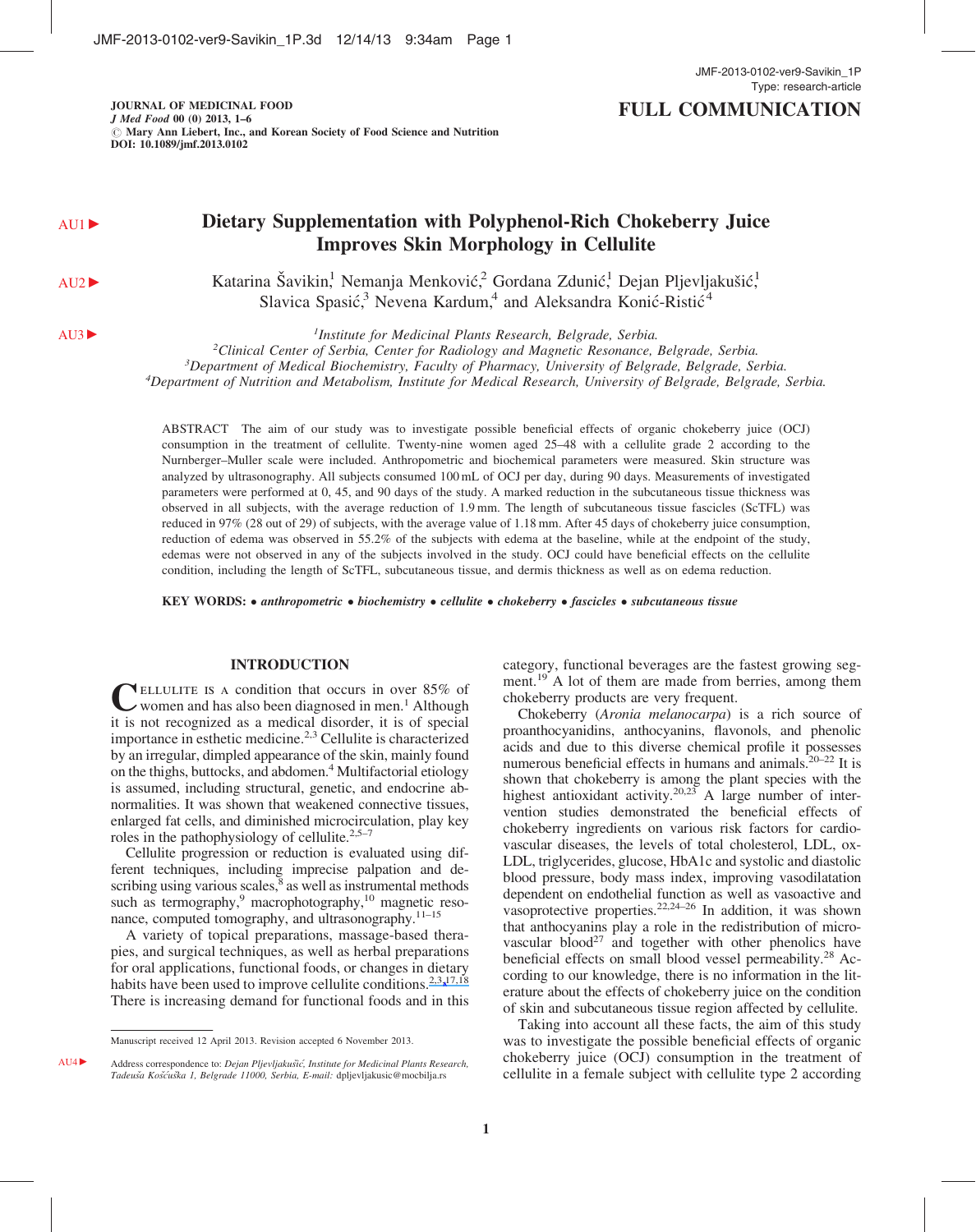## ŠAVIKIN ET AL.

to the Nurnberger–Muller scale. Different parameters were monitored, including body mass index, percent of fat, the abdominal, thigh, knee, and hip circumference, blood tests, and also ultrasound examinations of the skin.

## MATERIALS AND METHODS

#### Organic chokeberry juice

OCJ (A. melanocarpa) used in this study was imported and donated from Conimex Trade d.o.o. (Belgrade, Serbia). Producer of OCJ is Tlocznia Rembowscy (Popowko, Poland).

#### Total phenolics

The total concentration of phenols was estimated by the Folin–Ciocalteu method with slight modifications.<sup>29</sup> Two hundred microliters of properly diluted OCJ was added to 1 mL of 1:10 diluted Folin–Ciocalteu reagent. After 4 min, 800  $\mu$ L of sodium carbonate (75 g/L) was added. After 2 h of incubation at room temperature, the absorbance at 765 nm was measured. Gallic acid (0–100 mg/L) was used for calibration of a standard curve. The results were expressed as milligrams of gallic acid equivalents per 100 g of juice (mg GAE/100 g FW). Triplicate measurements were taken and mean values were calculated.

#### Total anthocyanins

The total anthocyanin content was investigated according to the procedure described in European Pharmacopoeia 6.0,<sup>30</sup> with slight modifications. A 50-fold dilution of OCJ in a 0.1% v/v solution of hydrochloric acid in methanol was prepared. The absorbance of the solution was measured at 528 nm, using a 0.1% v/v solution of hydrochloric acid in methanol as the compensation liquid.

The percentage content of anthocyanins, expressed as cyanidin-3-glucoside chloride, was calculated from the expression:  $A \times 5000/718 \times m$  (A = absorbance at 528 nm; 718 = specific absorbance of cyanidin-3-glucoside chloride at 528 nm;  $m =$  mass of the substance to be examined in grams).

#### 1,1-Diphenyl-2-picrylhydrazyl radical scavenging activity

The free radical scavenging activity of OCJ on the stable 1,1-diphenyl-2-picrylhydrazyl (DPPH) radical was carried out according to the procedure described previously,<sup>31</sup> with slight modifications. The antiradical capacity of OCJ was evaluated using a dilution series, to obtain a large spectrum of sample concentrations. The samples  $(100 \,\mu L)$  were mixed with 1400  $\mu$ L of 80  $\mu$ M methanolic solution of DPPH. Absorbance at 517 nm was measured after 20 min. The percentage of inhibition was calculated using the following equation:

Inhibition = 
$$
[(A_0 - A_i)/A_0] \times 100
$$
,

where  $A_0$  is absorbance of the control and  $A_i$  is absorbance of the samples.  $IC_{50}$  values were estimated using a nonlinear regression algorithm. All test analyses were run in triplicate. Trolox was used as a positive control.

Subjects

Twenty-nine women aged 25–48 (mean age 34.9) participated in the study. Cellulite grade 2 (orange peel appearance spontaneously visible and disappearing in layered position), according to the Nurnberger–Muller scale,  $32$  was the main inclusion criterion together with a regular monthly menstrual cycle. Exclusion criteria included age under 18 and over 50 years; body mass index over 30; significant changes in dietary habits, life style, or exercise program in the past 12 months; cardiovascular diseases; pregnancy or lactation; history of malignancy; any type of cellulite treatment applied within 12 months before the study; systemic lymphedema; menopause and premenopause.

#### Protocol

The study protocol was approved by the Ethics Committee of Faculty of Pharmacy, University of Belgrade, Serbia. The study was conducted in accordance with the revised Declaration of Helsinki. All participants provided written informed consent. The study was performed from February till May 2012. Subjects were instructed to consume 100 mL of OCJ per day, during 90 days, 30 min before the main meal and to retain their regular diet, exercise program, and life style. Analyzed parameters included parameters of epidermal, dermal, and subcutaneous structure measured by ultrasound (subcutaneous tissue thickness [ScTT], thickness of subcutaneous tissue and dermis, thickness of dermis and epidermis [DET], the length of subcutaneous tissue fascicles [ScTFL], the presence of edemas within the dermis), biochemical parameters (total cholesterol, triglycerides, HDL, LDL, glucose, urea, ALT, AST, iron and hemoglobin levels, leukocytes and erythrocytes counts, sedimentation), and anthropometric parameters (weight, body mass index, total body fat, arterial pressure, abdominal, thigh, knee, and hip circumference). Biochemical parameters were determined with a clinical chemistry analyzer (Cobas e411; Roche Diagnostics, Basel, Switzerland) and Roche Diagnostics kits according to the manufacturer's instructions, while full blood count was performed using a hematology analyzer (Coulter Ac.T Diff; Beckman Coulter, Miami, FL, USA).

Measurements of investigated parameters were performed at three time points, at 0, 45, and 90 days of the study for all parameters with the exception of biochemical parameters measured at the beginning and the end of the study.

The upper back and front part of the thigh were photographed at the beginning and the end of the study by a digital camera (Nikon D90, Nikor lens 18–105 mm) at standardized angles and positions.

At day 90, subjects were asked to fulfill a questionnaire on self perception of the treatment effects.

#### High-frequency ultrasound measurements

The high-frequency ultrasound examinations were carried out using SA 9900 Multi-beam 3D Ultrasound, system Kretz 5–12 MHz, and linear probe PB–99L5-12IR. The ultrasound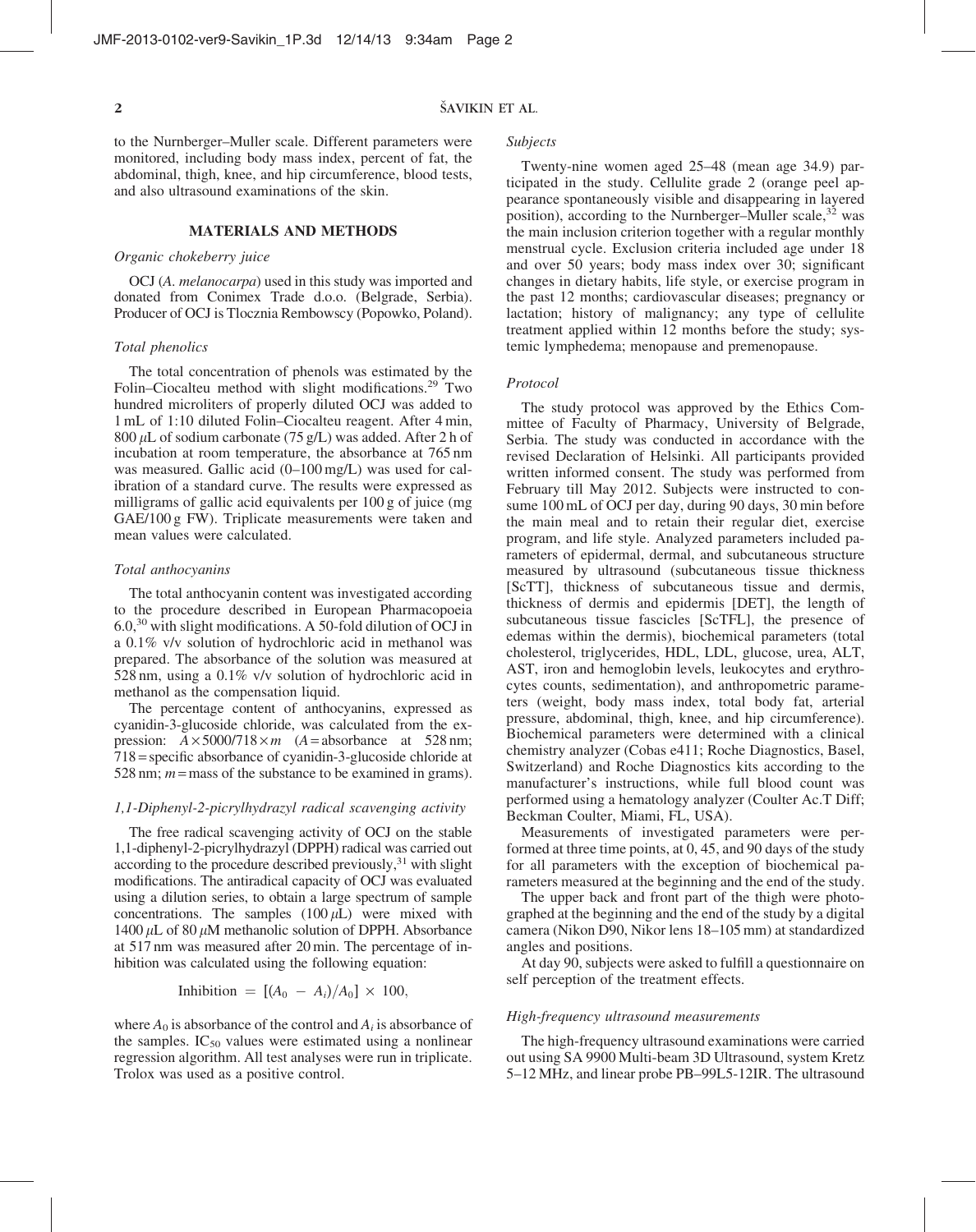images obtained were saved on a personal computer, and then analyzed using experimental software. The examinations were performed on the posterior part of the thigh in triplicate, always at the same location.

#### Statistical analysis

Data are presented as mean and standard deviations for all 29 participants. All measurements were performed in triplicate. The paired Student's t-test and one-way ANOVA for repeated measures (with Bonferroni adjustment for multiple comparisons) were used to compare the data in two or three time points, respectively, where  $P < .05$  was considered statistically significant. SPSS program, version 19 (SPSS, Inc., Chicago, IL, USA) was used for the analysis.

#### **RESULTS**

#### Chemical characteristics and radical scavenging activity of OCJ

Active ingredients were analyzed in our laboratories and characteristics of OCJ were as follows: soluble solids 10.94% (Mettler Toledao HB43-S); pH 3.35 (pH meter Testo 206); total phenolics 386 mg GAE/100 g of juice; total anthocyanins 25 mg/100 g of juice. The radical scavenging activity was investigated against synthetic DPPH radical and the obtained  $IC_{50}$  value for OCJ was  $1.74 \pm 0.04$  mg/mL.

#### Effects of chokeberry juice consumption on epidermis, dermis, and subcutaneous tissue characteristics

The most significant changes that have been observed during this study were recorded by ultrasonography. In this study, statistically significant changes in all investigated characteristics of epidermis, dermis, and subcutaneous tissue, measured by ultrasound, were observed after the in- $T1 \triangleright$  tervention and compared with the baseline values (Table 1). ScTT and the thickness of dermal and subcutaneous tissue

(DScTT) were reduced in all subjects after 45 days of intervention, with further reduction until the end of the study. The average reductions of ScTT and DScTT at the end of the study were 1.9 and 2.1 mm (9.5% and 9.6%), respectively, compared with the baseline values. DET was reduced in 65% (19 out of 29) of subjects after 45 days of chokeberry

Table 1. Characteristics of Epidermis, Dermis, and Subcutaneous Tissue Measured by Ultrasound

| Time<br>point | Dermis and<br>subcutaneous<br>tissue thickness<br>(mm) | <i>Subcutaneous</i><br>tissue<br>thickness<br>(mm) | Dermis and<br>epidermis<br>thickness<br>(mm) | Length of<br>subcutaneous<br>fascicles<br>(mm) |
|---------------|--------------------------------------------------------|----------------------------------------------------|----------------------------------------------|------------------------------------------------|
| Day $0$       | $22.23 \pm 3.28^a$                                     | $20.42 \pm 3.26^a$                                 | $2.69 \pm 0.48$ <sup>a</sup>                 | $2.96 \pm 0.72$ <sup>a</sup>                   |
| Day 45        | $21.10 \pm 3.23^b$                                     | $19.44 \pm 3.07^{\rm b}$ $2.52 \pm 0.51^{\rm ab}$  |                                              | $2.11 \pm 0.40^b$                              |
| Day 90        | $20.09 \pm 3.33$ <sup>c</sup>                          | $18.52 \pm 3.24^{\circ}$ $2.38 \pm 0.39^{\circ}$   |                                              | $1.61 \pm 0.35$ <sup>c</sup>                   |

Values are mean  $\pm$  SD ( $n = 29$ ). All measurements were performed in triplicate. Data were analyzed by one-way repeated measures ANOVA, with Bonferroni confidence interval adjustment for multiple comparisons of main effects, whereas means followed by different letters differ significantly  $P < .05$ .

Table 2. Effect of Intervention on Subcutaneous Edema

| Day of the study | Subjects with edema $(n, %)$ |  |  |
|------------------|------------------------------|--|--|
| 0                | $16/29(55.2\%)$              |  |  |
| 45               | $6/29$ $(20.7\%)$            |  |  |
| 90               |                              |  |  |

juice consumption and in 90% (26 out of 29) of subjects, at the end of the study. An average reduction in DET for the whole group was 0.3 mm (10.2%), compared with the baseline values. The growth of the ScTFL into the dermis is a typical feature of cellulite<sup>15,33</sup> and in our study, the length of ScTFL was reduced in 97% (28 out of 29) of subjects after 45 days of the study, with further reduction at the end of the study observed in the same percentage of subjects. An average value of ScTFL reduction was observed at the end of the study.

Chokeberry juice consumption also showed positive effects on edema reduction as shown in Table 2. At the be- $\blacktriangleleft$ T2 ginning of the study, edema was observed in 60% (16 out of 29) of subjects. At the second time point (45 days after juice consumption), reduction of edema severity was observed in 37% (6 out of 16) of subjects, and the absence of edema in 63% (10 out of 16) of subjects in whom edema was diagnosed at the beginning of the study. At the end of the study, edema was not observed in any of the subjects included in the study.

Digital photographs of the upper back and front part of the thigh, taken at the beginning and at the end of the study, were evaluated for visual changes by 10 independent evaluators. Five of them noticed an improvement in cellulite appearance after the study was finished.

#### Biochemical and anthropometric measurements

Anthropometric and biochemical parameters of participants (29 women aged 25–48, with a height range from 156 to 181.5 cm and weight 49.3–93.8 kg) measured at the beginning and the end of the study are shown in Table 3.  $\blacktriangleleft$  T3 Although statistically significant difference of the results obtained before and after the study was not shown for any of analyzed parameters, beneficial changes were observed in certain number of participants. Regarding anthropometric parameters, at the end of the study, decrease in body weight was observed in 16 of 29 women, reduction in body fat (%) was noticed in the greatest number of subjects  $(n=20)$ , representing 69% of the study group, with the maximum value of 17%. Reduction in the abdominal circumference was observed in 62% (18 out of 29) of subjects. Thigh circumference reduction was not significant and was observed in only 12 subjects, which was inconsistent to the results of ultrasound measurements in the same region. Since only healthy subjects were included in the study, most of them were within the reference ranges for most of the biochemical parameters before entering the study and at the final point of control. Although not statistically significant for the whole study population, changes in biochemical parameters after the intervention were observed in more than 50% of the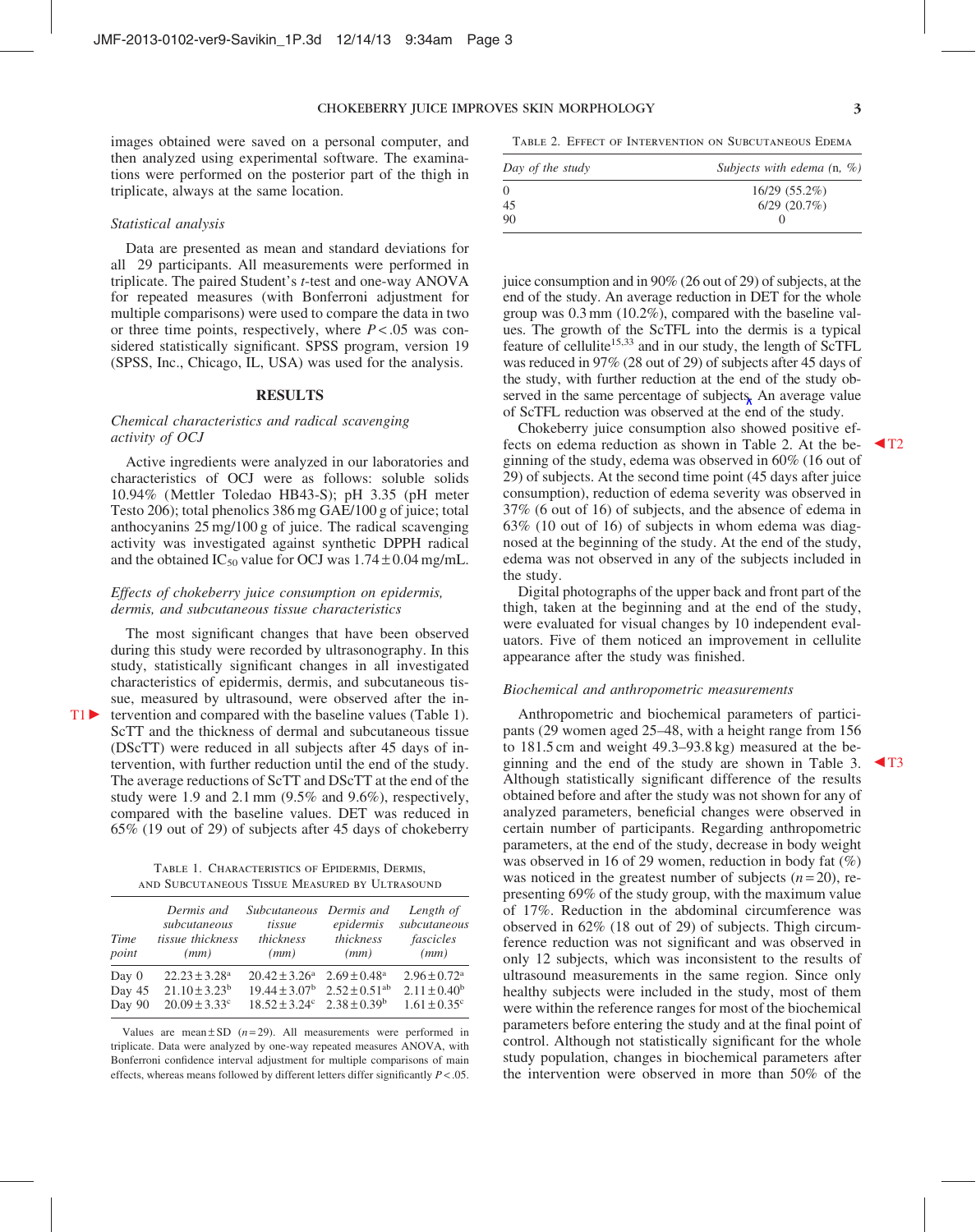#### $4 \overline{\phantom{a}}$ ŠAVIKIN ET AL.

Table 3. Anthropometric and Biochemical Characteristics OF SUBJECTS  $(N=29)$  BEFORE AND AFTER THE STUDY

|                              | <b>Before</b>   | After           | P         |
|------------------------------|-----------------|-----------------|-----------|
| BMI $(\%)$                   | $22.9 \pm 4.0$  | $22.9 \pm 4.1$  | <b>NS</b> |
| Fat $(\% )$                  | $30.0 \pm 6.5$  | $29.6 \pm 6.9$  | <b>NS</b> |
| Abdominal circumference (cm) | $75.1 \pm 10.4$ | $74.0 \pm 9.8$  | <b>NS</b> |
| Hip circumference (cm)       | $100.7 \pm 7.6$ | $101.3 \pm 7.9$ | <b>NS</b> |
| Thigh circumference (cm)     | $58.5 \pm 4.8$  | $58.6 \pm 4.9$  | <b>NS</b> |
| Knee circumference (cm)      | $42.1 \pm 4.7$  | $42.1 \pm 4.2$  | <b>NS</b> |
| Glucose (mM)                 | $4.5 \pm 0.4$   | $4.4 \pm 0.5$   | <b>NS</b> |
| Triglycerides (mM)           | $0.9 \pm 0.4$   | $0.8 \pm 0.4$   | <b>NS</b> |
| Total cholesterol (mM)       | $5.1 \pm 1.2$   | $5.0 \pm 1.0$   | <b>NS</b> |
| HDL cholesterol (mM)         | $1.5 \pm 0.3$   | $1.5 \pm 0.3$   | <b>NS</b> |
| LDL cholesterol (mM)         | $3.2 \pm 1.1$   | $3.1 \pm 0.9$   | <b>NS</b> |
| Urea $(mM)$                  | $3.9 \pm 0.8$   | $4.1 \pm 1.2$   | <b>NS</b> |
| $ALT$ (U/L)                  | $17.8 \pm 9.4$  | $17.0 \pm 8.0$  | <b>NS</b> |
| AST (U/L)                    | $19.9 \pm 4.4$  | $19.2 \pm 5.5$  | <b>NS</b> |

Values are mean  $\pm$  standard deviation ( $n = 29$ ). Data were analyzed by a paired Student's t-test.

NS, statistically not significant if  $P \ge 0.05$ .

subjects. In addition, investigated parameters, which are indicators of liver and kidney function (urea, ALT, AST), remained in reference values thus indicating safety of chokeberry juice consumption.

#### Questionnaire analysis

Analysis of the answers from the questionnaire fulfilled by all subjects at the end of the study showed that 41.4% of subjects observed visual improvement in the condition of cellulite, 48.3% did not observed any change, while 10.3% of investigated subjects were ambivalent. The positive overall effect of chokeberry juice consumption, which was mainly referred on skin tightness, was reported by 69% of subjects. Side effects, related to the gastrointestinal system function (motility, constipation, diarrhea), were reported by 13.8% of subjects.

#### DISCUSSION

Considering that cellulite involves both the subcutaneous tissue and the dermis, different methods for the analysis of structure and characteristics of these tissues, including highfrequency ultrasonography, are applied in both the diagnosis and treatment of cellulite.<sup>10,13,15</sup> It was shown that some of the key roles in pathophysiology of cellulite play enlarged fat cells, weakened connective tissues, and diminished microcirculation.6,7 It was shown that anthocyanins from bilberries could be effective in promoting and enhancing arteriolar rhythmic diameter changes that play a role in the redistribution of microvascular blood flow and interstitial fluid formation, $27$  while phenolics from bilberries, cranberries, and grape seed extracts facilitate the repair of vessel damage responsible for small blood vessel permeability.<sup>28</sup> Positive effects of polyphenols that reach OCJ consummation in the treatment of cellulite could be connected with improvements in microcirculation as well as with protection and restoration of endothelial cells and consequently their function. It was shown previously that the flavonoid-rich extract from chokeberry might preserve the function of the endothelium and contributes to the prevention of atherosclerosis progression,<sup>34</sup> while the anthocyanin-rich chokeberry extract inhibited the releasing of PGE2 in normal human endothelial cells.<sup>35</sup> In addition, positive effects of chokeberry on fat metabolism could contribute to beneficial effects in cellulite conditions. $20,36$ 

Ultrasonography was also used in the study of Mlosek et  $al^{15}$  who investigated the effects of anticellulite cream which, among other components, contained cranberry extracts rich in polyphenols. Although two different approaches to the treatment were applied, similar results were obtained. They also noticed a decrease in all measured parameters, including thickness of subcutaneous tissue, length of ScTFL, and the number of women with dermal edemas. One of the mechanisms assumed was improvement in microcirculation.

Recent investigations on gene expression levels provided more insight in the pathophysiology of cellulite, and postulated new targets in the prevention and therapy of this cosmetic problem. Emanuele *et al.*<sup>37,38</sup> showed that adiponectin mRNA expression in the subcutaneous adipose tissue of the gluteal region was significantly lower in areas with cellulite compared with areas with normal skin and subcutaneous tissue architecture, without any change in plasma



FIG. 1. Ultrasound images at the beginning (A) and end (B) of the study, indicating the reduction in the length fascicle.  $\triangle$  AU7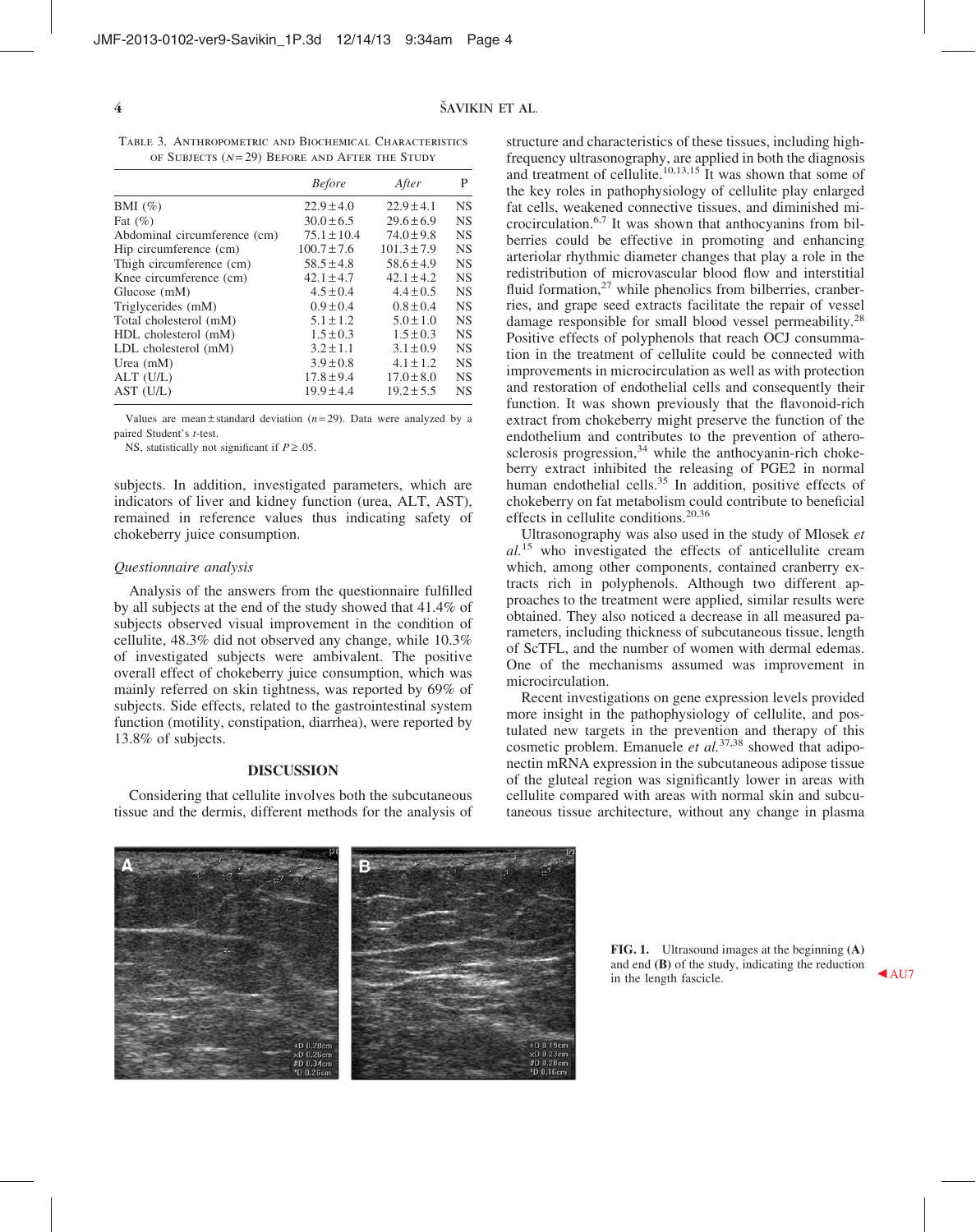#### CHOKEBERRY JUICE IMPROVES SKIN MORPHOLOGY 5

adiponectin levels. $37$  Based on the gene expression analysis, they also highlighted the independent role of angiotenzinconverting enzyme and hypoxia-inducible factor 1A in predisposing to cellulite.<sup>38</sup> At the same time, anthocyanins have shown a beneficial influence on gene expression of several adipocytokines, including adiponectine<sup>39,40</sup> in animal in vivo models. The inhibitory potential of anthocyanins and their metabolites on ACE activity in vitro was also reported.41 These findings could hypothetically explain the observed beneficial effects of anthocyanin-rich chokeberry juice on morphological features of cellulite, measured by ultrasound.

On the other side, low sensitivity and reproducibility of circumference measurements could contribute to the obtained inconsistency, postulating the advantage of the direct analysis of skin and subcutaneous tissues thus indicating that cellulite disturbed architecture of these tissues could be the optimal target rather than fat tissue alone. Sasaki et  $al$ .<sup>18</sup> investigated the effectiveness of anticellulite gel combined with LED light and although they noticed positive changes using ultrasound imaging, significant changes in body weight, BMI, body fat indices, and thigh circumferences were not observed.

Results obtained in this study showed marked potential of anthocyanin-rich chokeberry juice to improve the morphology of skin and subcutaneous tissue in the regions affected by cellulite under in vivo conditions. These findings add new evidence in the dossier of beneficial effects of anthocyanins and postulate a new research strategy for both prevention and treatment of cellulite.

#### ACKNOWLEDGMENTS

The authors acknowledge their gratitude to the Ministry of Education and Science of Serbia for financial support, project number 46013. We heartily thank the Conimex Trade d.o.o., Belgrade, Serbia.

#### AUTHOR DISCLOSURE STATEMENT

The authors disclose any commercial associations that might create a conflict of interest in connection with submitted manuscripts.

#### **REFERENCES**

- 1. Załeska-Żyłka I: Cellulit jako problem medyczny. Probl Hig Epidemiol 2008;89:487–491.
- 2. Khan MH, Victor F, Rao B, et al.[: Treatment of cellulite: Part I.](https://www.researchgate.net/publication/41451101_Treatment_of_cellulite_Part_I_Pathophysiology?el=1_x_8&enrichId=rgreq-1edaf7a3-b09d-4447-9512-5d2022e5c822&enrichSource=Y292ZXJQYWdlOzI1OTc2ODU2NztBUzoxNzIwMTU1MTIyMDMyNzNAMTQxODAyMzEwMjc3NQ==) Pathophysiology. [J Am Acad Dermatol](https://www.researchgate.net/publication/41451101_Treatment_of_cellulite_Part_I_Pathophysiology?el=1_x_8&enrichId=rgreq-1edaf7a3-b09d-4447-9512-5d2022e5c822&enrichSource=Y292ZXJQYWdlOzI1OTc2ODU2NztBUzoxNzIwMTU1MTIyMDMyNzNAMTQxODAyMzEwMjc3NQ==) 2010;62:361–370.
- 3. [Rawlings AV: Cellulite and its treatment.](https://www.researchgate.net/publication/5361751_Cellulite_its_treatment?el=1_x_8&enrichId=rgreq-1edaf7a3-b09d-4447-9512-5d2022e5c822&enrichSource=Y292ZXJQYWdlOzI1OTc2ODU2NztBUzoxNzIwMTU1MTIyMDMyNzNAMTQxODAyMzEwMjc3NQ==) Int J Cosmet Sci [2006;28:175–190.](https://www.researchgate.net/publication/5361751_Cellulite_its_treatment?el=1_x_8&enrichId=rgreq-1edaf7a3-b09d-4447-9512-5d2022e5c822&enrichSource=Y292ZXJQYWdlOzI1OTc2ODU2NztBUzoxNzIwMTU1MTIyMDMyNzNAMTQxODAyMzEwMjc3NQ==)
- 4. Rossi AB, Vergnanini AL: Cellulite: a review. J Eur Acad Dermatol Venereol 2000;14:251–262.
- 5. [de Godoy JM, de Godoy MF: Physiopathological hypothesis of](https://www.researchgate.net/publication/26813998_Physiopathological_Hypothesis_of_Cellulite?el=1_x_8&enrichId=rgreq-1edaf7a3-b09d-4447-9512-5d2022e5c822&enrichSource=Y292ZXJQYWdlOzI1OTc2ODU2NztBUzoxNzIwMTU1MTIyMDMyNzNAMTQxODAyMzEwMjc3NQ==) cellulite. [Open Cardiovasc Med J](https://www.researchgate.net/publication/26813998_Physiopathological_Hypothesis_of_Cellulite?el=1_x_8&enrichId=rgreq-1edaf7a3-b09d-4447-9512-5d2022e5c822&enrichSource=Y292ZXJQYWdlOzI1OTc2ODU2NztBUzoxNzIwMTU1MTIyMDMyNzNAMTQxODAyMzEwMjc3NQ==) 2009;3:96–97.
- 6. Avram MM: Cellulite: a review of its physiology and treatment. J Cosmet Laser Ther 2004;6:181–185.
- 7. [Draelos ZD: The disease of cellulite.](https://www.researchgate.net/publication/6630880_The_disease_of_cellulite?el=1_x_8&enrichId=rgreq-1edaf7a3-b09d-4447-9512-5d2022e5c822&enrichSource=Y292ZXJQYWdlOzI1OTc2ODU2NztBUzoxNzIwMTU1MTIyMDMyNzNAMTQxODAyMzEwMjc3NQ==) J Cosmet Dermatol 2005; [4:221–222.](https://www.researchgate.net/publication/6630880_The_disease_of_cellulite?el=1_x_8&enrichId=rgreq-1edaf7a3-b09d-4447-9512-5d2022e5c822&enrichSource=Y292ZXJQYWdlOzI1OTc2ODU2NztBUzoxNzIwMTU1MTIyMDMyNzNAMTQxODAyMzEwMjc3NQ==)
- 8. Nürnberger F, Müller G: So called cellulite: an invented disease. [J Dermatol Surg Oncol](https://www.researchgate.net/publication/22510693_So-Called_Cellulite_An_Invented_Disease?el=1_x_8&enrichId=rgreq-1edaf7a3-b09d-4447-9512-5d2022e5c822&enrichSource=Y292ZXJQYWdlOzI1OTc2ODU2NztBUzoxNzIwMTU1MTIyMDMyNzNAMTQxODAyMzEwMjc3NQ==) 1978;4:221–229.
- 9. Vincent C, Szubert M, Dêbowska R, et al.: Zastosowanie termografii w diagnostyce cellulite. Dermatol Estet 2006;8:85–89.
- 10. [Bielfeldt S, Buttgereit P, Brandt M,](https://www.researchgate.net/publication/23807964_Non-invasive_evaluation_techniques_to_quantify_the_efficacy_of_cosmetic_anti-cellulite_products?el=1_x_8&enrichId=rgreq-1edaf7a3-b09d-4447-9512-5d2022e5c822&enrichSource=Y292ZXJQYWdlOzI1OTc2ODU2NztBUzoxNzIwMTU1MTIyMDMyNzNAMTQxODAyMzEwMjc3NQ==) et al.: Non-invasive evalu[ation techniques to quantify the efficacy of cosmetic anti-cellulite](https://www.researchgate.net/publication/23807964_Non-invasive_evaluation_techniques_to_quantify_the_efficacy_of_cosmetic_anti-cellulite_products?el=1_x_8&enrichId=rgreq-1edaf7a3-b09d-4447-9512-5d2022e5c822&enrichSource=Y292ZXJQYWdlOzI1OTc2ODU2NztBUzoxNzIwMTU1MTIyMDMyNzNAMTQxODAyMzEwMjc3NQ==) products. Skin Res Technol [2008;14:336–346.](https://www.researchgate.net/publication/23807964_Non-invasive_evaluation_techniques_to_quantify_the_efficacy_of_cosmetic_anti-cellulite_products?el=1_x_8&enrichId=rgreq-1edaf7a3-b09d-4447-9512-5d2022e5c822&enrichSource=Y292ZXJQYWdlOzI1OTc2ODU2NztBUzoxNzIwMTU1MTIyMDMyNzNAMTQxODAyMzEwMjc3NQ==)
- 11. [Ferrozzi F, Zuccoli G, Tognini G,](https://www.researchgate.net/publication/12561420_An_assessment_of_abdominal_fatty_tissue_distribution_in_obese_children_A_comparison_between_echography_and_computed_tomography?el=1_x_8&enrichId=rgreq-1edaf7a3-b09d-4447-9512-5d2022e5c822&enrichSource=Y292ZXJQYWdlOzI1OTc2ODU2NztBUzoxNzIwMTU1MTIyMDMyNzNAMTQxODAyMzEwMjc3NQ==) et al.: An assessment of ab[dominal fatty tissue distribution in obese children. A comparison](https://www.researchgate.net/publication/12561420_An_assessment_of_abdominal_fatty_tissue_distribution_in_obese_children_A_comparison_between_echography_and_computed_tomography?el=1_x_8&enrichId=rgreq-1edaf7a3-b09d-4447-9512-5d2022e5c822&enrichSource=Y292ZXJQYWdlOzI1OTc2ODU2NztBUzoxNzIwMTU1MTIyMDMyNzNAMTQxODAyMzEwMjc3NQ==) [between echography and computed tomography.](https://www.researchgate.net/publication/12561420_An_assessment_of_abdominal_fatty_tissue_distribution_in_obese_children_A_comparison_between_echography_and_computed_tomography?el=1_x_8&enrichId=rgreq-1edaf7a3-b09d-4447-9512-5d2022e5c822&enrichSource=Y292ZXJQYWdlOzI1OTc2ODU2NztBUzoxNzIwMTU1MTIyMDMyNzNAMTQxODAyMzEwMjc3NQ==) Radiol Med [1999;98:490–494.](https://www.researchgate.net/publication/12561420_An_assessment_of_abdominal_fatty_tissue_distribution_in_obese_children_A_comparison_between_echography_and_computed_tomography?el=1_x_8&enrichId=rgreq-1edaf7a3-b09d-4447-9512-5d2022e5c822&enrichSource=Y292ZXJQYWdlOzI1OTc2ODU2NztBUzoxNzIwMTU1MTIyMDMyNzNAMTQxODAyMzEwMjc3NQ==)
- 12. Hexsel DM, Abreu M, Rodrigues TC, et al.: Side-by-side comparison of areas with and without cellulite depressions using magnetic resonance imaging. Dermatol Surg 2009;35:1471– 1477.
- 13. Mlosek RK, Dębowska R, Lewandowski M, et al.: The use of high frequency ultrasonography in monitoring anti-cellulite therapy–own experience. Pol J Cosmetol 2008;11:283–294.
- 14. [Querlux B, Cornillon C, Jolivet O: Anatomy and physiology of](https://www.researchgate.net/publication/11314741_Anatomy_and_physiology_of_subcutaneous_adipose_tissue_by_in_vivo_magnetic_resonance_imaging_and_spectroscopy_relationships_with_sex_and_presence_of_cellulite_Skin_Res_Technol_2118-124?el=1_x_8&enrichId=rgreq-1edaf7a3-b09d-4447-9512-5d2022e5c822&enrichSource=Y292ZXJQYWdlOzI1OTc2ODU2NztBUzoxNzIwMTU1MTIyMDMyNzNAMTQxODAyMzEwMjc3NQ==) [subcutaneous adipose tissue by](https://www.researchgate.net/publication/11314741_Anatomy_and_physiology_of_subcutaneous_adipose_tissue_by_in_vivo_magnetic_resonance_imaging_and_spectroscopy_relationships_with_sex_and_presence_of_cellulite_Skin_Res_Technol_2118-124?el=1_x_8&enrichId=rgreq-1edaf7a3-b09d-4447-9512-5d2022e5c822&enrichSource=Y292ZXJQYWdlOzI1OTc2ODU2NztBUzoxNzIwMTU1MTIyMDMyNzNAMTQxODAyMzEwMjc3NQ==) *in vivo* magnetic resonance im[aging and spectroscopy: relationships with sex and presence of](https://www.researchgate.net/publication/11314741_Anatomy_and_physiology_of_subcutaneous_adipose_tissue_by_in_vivo_magnetic_resonance_imaging_and_spectroscopy_relationships_with_sex_and_presence_of_cellulite_Skin_Res_Technol_2118-124?el=1_x_8&enrichId=rgreq-1edaf7a3-b09d-4447-9512-5d2022e5c822&enrichSource=Y292ZXJQYWdlOzI1OTc2ODU2NztBUzoxNzIwMTU1MTIyMDMyNzNAMTQxODAyMzEwMjc3NQ==) cellulite. [Skin Res Technol](https://www.researchgate.net/publication/11314741_Anatomy_and_physiology_of_subcutaneous_adipose_tissue_by_in_vivo_magnetic_resonance_imaging_and_spectroscopy_relationships_with_sex_and_presence_of_cellulite_Skin_Res_Technol_2118-124?el=1_x_8&enrichId=rgreq-1edaf7a3-b09d-4447-9512-5d2022e5c822&enrichSource=Y292ZXJQYWdlOzI1OTc2ODU2NztBUzoxNzIwMTU1MTIyMDMyNzNAMTQxODAyMzEwMjc3NQ==) 2002;8:118–124.
- 15. Mlosek RK, Dębowska RM, Lewandowski M, et al.: Imaging of the skin and subcutaneous tissue using classical and highfrequency ultrasonographies in anti-cellulite therapy. Skin Res Technol 2011;17:461–468.
- 16. Leibaschoff G: A double-blind, prospective, clinical, surgical, histopathological and ultrasound study comparing the effectiveness and safety of liposuction performed using Laserlipolysis and Internal Ultrasound Lipoplasty method. Eur J Aesth Med and Dermatol 2012;2:78–93. AU5
- 17. [Lis-Balchin M: Parallel placebo-controlled clinical study of a](https://www.researchgate.net/publication/12751646_Parallel_placebo-controlled_clinical_study_of_a_mixture_of_herbs_sold_as_a_remedy_for_cellulite?el=1_x_8&enrichId=rgreq-1edaf7a3-b09d-4447-9512-5d2022e5c822&enrichSource=Y292ZXJQYWdlOzI1OTc2ODU2NztBUzoxNzIwMTU1MTIyMDMyNzNAMTQxODAyMzEwMjc3NQ==) [mixture of herbs sold as a remedy for cellulite.](https://www.researchgate.net/publication/12751646_Parallel_placebo-controlled_clinical_study_of_a_mixture_of_herbs_sold_as_a_remedy_for_cellulite?el=1_x_8&enrichId=rgreq-1edaf7a3-b09d-4447-9512-5d2022e5c822&enrichSource=Y292ZXJQYWdlOzI1OTc2ODU2NztBUzoxNzIwMTU1MTIyMDMyNzNAMTQxODAyMzEwMjc3NQ==) Phytother Res [1999;13:627–629.](https://www.researchgate.net/publication/12751646_Parallel_placebo-controlled_clinical_study_of_a_mixture_of_herbs_sold_as_a_remedy_for_cellulite?el=1_x_8&enrichId=rgreq-1edaf7a3-b09d-4447-9512-5d2022e5c822&enrichSource=Y292ZXJQYWdlOzI1OTc2ODU2NztBUzoxNzIwMTU1MTIyMDMyNzNAMTQxODAyMzEwMjc3NQ==)
- 18. [Sasaki GH, Oberg K, Tucker B,](https://www.researchgate.net/publication/6277661_The_effectiveness_and_safety_of_topical_PhotoActif_phosphatidylcholine-based_anti-cellulite_gel_and_LED_red_and_near-infrared_light_on_Grade_II-III_thigh_cellulite_A_randomized_double-blinded_study?el=1_x_8&enrichId=rgreq-1edaf7a3-b09d-4447-9512-5d2022e5c822&enrichSource=Y292ZXJQYWdlOzI1OTc2ODU2NztBUzoxNzIwMTU1MTIyMDMyNzNAMTQxODAyMzEwMjc3NQ==) et al.: The effectiveness and [safety of topical PhotoActif phosphatidylcholine-based anti](https://www.researchgate.net/publication/6277661_The_effectiveness_and_safety_of_topical_PhotoActif_phosphatidylcholine-based_anti-cellulite_gel_and_LED_red_and_near-infrared_light_on_Grade_II-III_thigh_cellulite_A_randomized_double-blinded_study?el=1_x_8&enrichId=rgreq-1edaf7a3-b09d-4447-9512-5d2022e5c822&enrichSource=Y292ZXJQYWdlOzI1OTc2ODU2NztBUzoxNzIwMTU1MTIyMDMyNzNAMTQxODAyMzEwMjc3NQ==)[cellulite gel and LED \(red and near-infrared\) light on Grade II-III](https://www.researchgate.net/publication/6277661_The_effectiveness_and_safety_of_topical_PhotoActif_phosphatidylcholine-based_anti-cellulite_gel_and_LED_red_and_near-infrared_light_on_Grade_II-III_thigh_cellulite_A_randomized_double-blinded_study?el=1_x_8&enrichId=rgreq-1edaf7a3-b09d-4447-9512-5d2022e5c822&enrichSource=Y292ZXJQYWdlOzI1OTc2ODU2NztBUzoxNzIwMTU1MTIyMDMyNzNAMTQxODAyMzEwMjc3NQ==) [thigh cellulite: a randomized, double-blinded study.](https://www.researchgate.net/publication/6277661_The_effectiveness_and_safety_of_topical_PhotoActif_phosphatidylcholine-based_anti-cellulite_gel_and_LED_red_and_near-infrared_light_on_Grade_II-III_thigh_cellulite_A_randomized_double-blinded_study?el=1_x_8&enrichId=rgreq-1edaf7a3-b09d-4447-9512-5d2022e5c822&enrichSource=Y292ZXJQYWdlOzI1OTc2ODU2NztBUzoxNzIwMTU1MTIyMDMyNzNAMTQxODAyMzEwMjc3NQ==) J Cosmet Laser Ther [2007;9:87–96.](https://www.researchgate.net/publication/6277661_The_effectiveness_and_safety_of_topical_PhotoActif_phosphatidylcholine-based_anti-cellulite_gel_and_LED_red_and_near-infrared_light_on_Grade_II-III_thigh_cellulite_A_randomized_double-blinded_study?el=1_x_8&enrichId=rgreq-1edaf7a3-b09d-4447-9512-5d2022e5c822&enrichSource=Y292ZXJQYWdlOzI1OTc2ODU2NztBUzoxNzIwMTU1MTIyMDMyNzNAMTQxODAyMzEwMjc3NQ==)
- 19. [Gruenwald J: Novel botanical ingredients for beverages.](https://www.researchgate.net/publication/23938314_Novel_botanical_ingredients_for_beverages?el=1_x_8&enrichId=rgreq-1edaf7a3-b09d-4447-9512-5d2022e5c822&enrichSource=Y292ZXJQYWdlOzI1OTc2ODU2NztBUzoxNzIwMTU1MTIyMDMyNzNAMTQxODAyMzEwMjc3NQ==) Clin Dermatol [2009;27:210–216.](https://www.researchgate.net/publication/23938314_Novel_botanical_ingredients_for_beverages?el=1_x_8&enrichId=rgreq-1edaf7a3-b09d-4447-9512-5d2022e5c822&enrichSource=Y292ZXJQYWdlOzI1OTc2ODU2NztBUzoxNzIwMTU1MTIyMDMyNzNAMTQxODAyMzEwMjc3NQ==)
- 20. [Kulling SE, Rawel HM: Chokeberry \(](https://www.researchgate.net/publication/23401168_Chokeberry_Aronia_melanocarpa_-_A_Review_on_the_Characteristic_Components_and_Potential_Health_Effects?el=1_x_8&enrichId=rgreq-1edaf7a3-b09d-4447-9512-5d2022e5c822&enrichSource=Y292ZXJQYWdlOzI1OTc2ODU2NztBUzoxNzIwMTU1MTIyMDMyNzNAMTQxODAyMzEwMjc3NQ==)Aronia melanocarpa)–A [review on the characteristic components and potential health](https://www.researchgate.net/publication/23401168_Chokeberry_Aronia_melanocarpa_-_A_Review_on_the_Characteristic_Components_and_Potential_Health_Effects?el=1_x_8&enrichId=rgreq-1edaf7a3-b09d-4447-9512-5d2022e5c822&enrichSource=Y292ZXJQYWdlOzI1OTc2ODU2NztBUzoxNzIwMTU1MTIyMDMyNzNAMTQxODAyMzEwMjc3NQ==) effects. Planta Med [2008;74:1625–1634.](https://www.researchgate.net/publication/23401168_Chokeberry_Aronia_melanocarpa_-_A_Review_on_the_Characteristic_Components_and_Potential_Health_Effects?el=1_x_8&enrichId=rgreq-1edaf7a3-b09d-4447-9512-5d2022e5c822&enrichSource=Y292ZXJQYWdlOzI1OTc2ODU2NztBUzoxNzIwMTU1MTIyMDMyNzNAMTQxODAyMzEwMjc3NQ==)
- 21. Kedzierska M, Olas B, Wachowicz B, et al.: An extract from berries of Aronia melanocarpa modulates the generation of superoxide anion radicals in blood platelets from breast cancer patients. Planta Med 2009;75:1405–1409.
- 22. [Bell DR, Gochenaur K: Direct vasoactive and vasoprotective](https://www.researchgate.net/publication/7431094_Bell_D_Gochenaur_K_Direct_vasoactive_and_vasoprotective_properties_of_anthocyanin-rich_extracts_J_Appl_Phys_100_1164-1170?el=1_x_8&enrichId=rgreq-1edaf7a3-b09d-4447-9512-5d2022e5c822&enrichSource=Y292ZXJQYWdlOzI1OTc2ODU2NztBUzoxNzIwMTU1MTIyMDMyNzNAMTQxODAyMzEwMjc3NQ==) [properties of anthocyanin-rich extracts.](https://www.researchgate.net/publication/7431094_Bell_D_Gochenaur_K_Direct_vasoactive_and_vasoprotective_properties_of_anthocyanin-rich_extracts_J_Appl_Phys_100_1164-1170?el=1_x_8&enrichId=rgreq-1edaf7a3-b09d-4447-9512-5d2022e5c822&enrichSource=Y292ZXJQYWdlOzI1OTc2ODU2NztBUzoxNzIwMTU1MTIyMDMyNzNAMTQxODAyMzEwMjc3NQ==) J Appl Physiol [2006;100:1164–1170.](https://www.researchgate.net/publication/7431094_Bell_D_Gochenaur_K_Direct_vasoactive_and_vasoprotective_properties_of_anthocyanin-rich_extracts_J_Appl_Phys_100_1164-1170?el=1_x_8&enrichId=rgreq-1edaf7a3-b09d-4447-9512-5d2022e5c822&enrichSource=Y292ZXJQYWdlOzI1OTc2ODU2NztBUzoxNzIwMTU1MTIyMDMyNzNAMTQxODAyMzEwMjc3NQ==)
- 23. Oszmiański J, Wojdyło A: Aronia melanocarpa phenolics and their antioxidant activity. Eur Food Res Technol 2005;221: 809–813.
- 24. [Bell DR, Burt TD: Phenolic acids contained in anthocyanin en](https://www.researchgate.net/publication/284674730_Phenolic_acids_contained_in_anthocyanin_enriched_extracts_from_elderberry_bilberry_and_chokeberry_possess_endothelium_dependent_and_independent_vasorelaxation_properties_in_porcine_coronary_arteries?el=1_x_8&enrichId=rgreq-1edaf7a3-b09d-4447-9512-5d2022e5c822&enrichSource=Y292ZXJQYWdlOzI1OTc2ODU2NztBUzoxNzIwMTU1MTIyMDMyNzNAMTQxODAyMzEwMjc3NQ==)[riched extracts from elderberry, bilberry and chokeberry possess](https://www.researchgate.net/publication/284674730_Phenolic_acids_contained_in_anthocyanin_enriched_extracts_from_elderberry_bilberry_and_chokeberry_possess_endothelium_dependent_and_independent_vasorelaxation_properties_in_porcine_coronary_arteries?el=1_x_8&enrichId=rgreq-1edaf7a3-b09d-4447-9512-5d2022e5c822&enrichSource=Y292ZXJQYWdlOzI1OTc2ODU2NztBUzoxNzIwMTU1MTIyMDMyNzNAMTQxODAyMzEwMjc3NQ==) [endothelium dependent and independent vasorelaxation proper](https://www.researchgate.net/publication/284674730_Phenolic_acids_contained_in_anthocyanin_enriched_extracts_from_elderberry_bilberry_and_chokeberry_possess_endothelium_dependent_and_independent_vasorelaxation_properties_in_porcine_coronary_arteries?el=1_x_8&enrichId=rgreq-1edaf7a3-b09d-4447-9512-5d2022e5c822&enrichSource=Y292ZXJQYWdlOzI1OTc2ODU2NztBUzoxNzIwMTU1MTIyMDMyNzNAMTQxODAyMzEwMjc3NQ==)[ties in porcine coronary arteries.](https://www.researchgate.net/publication/284674730_Phenolic_acids_contained_in_anthocyanin_enriched_extracts_from_elderberry_bilberry_and_chokeberry_possess_endothelium_dependent_and_independent_vasorelaxation_properties_in_porcine_coronary_arteries?el=1_x_8&enrichId=rgreq-1edaf7a3-b09d-4447-9512-5d2022e5c822&enrichSource=Y292ZXJQYWdlOzI1OTc2ODU2NztBUzoxNzIwMTU1MTIyMDMyNzNAMTQxODAyMzEwMjc3NQ==) FASEB J 2007;21:366.
- 25. Valcheva-Kuzmanova S, Kuzmanov K, Tancheva S, et al.: Hypoglycemic and hypolipidemic effects of Aronia melanocarpa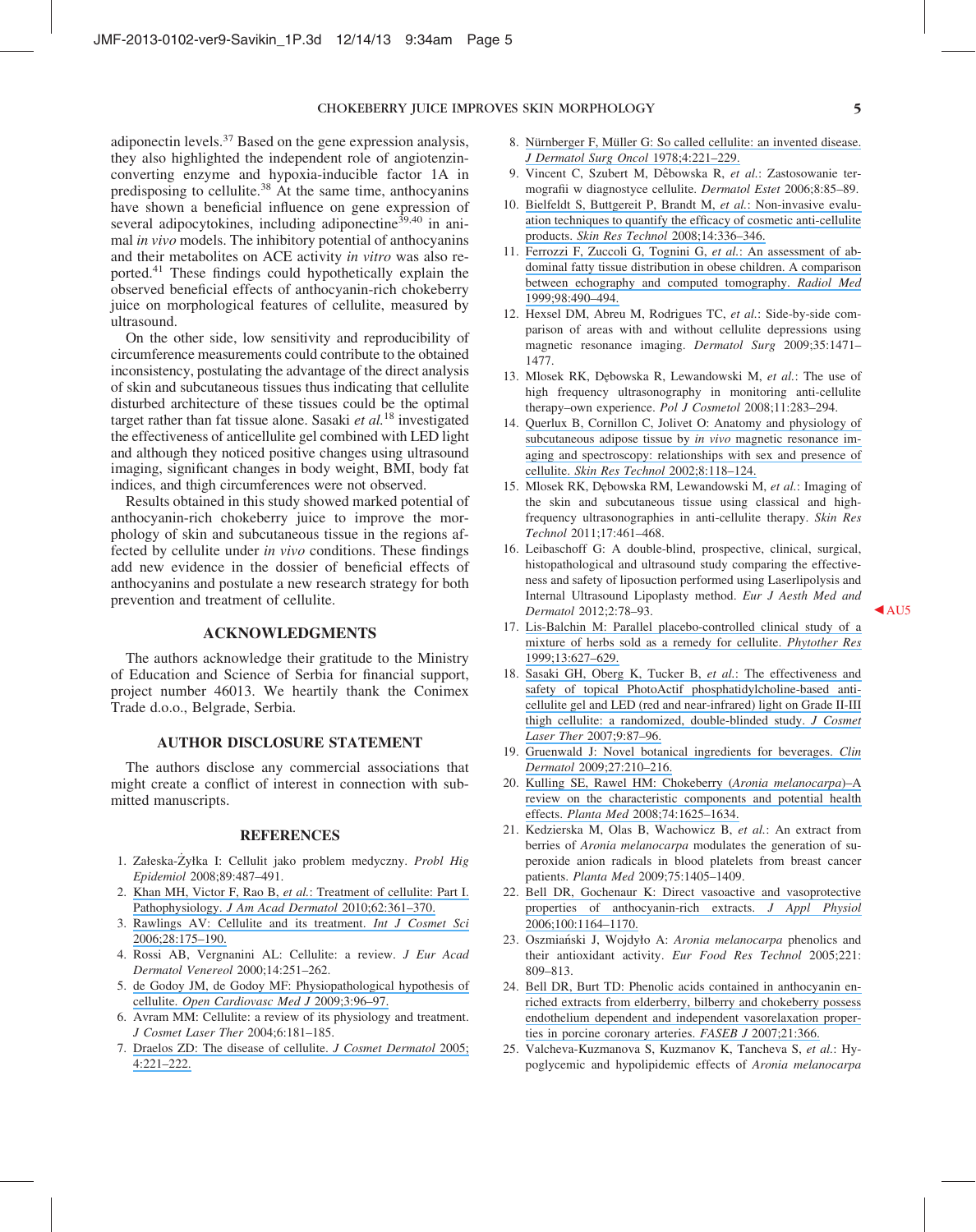# ŠAVIKIN ET AL.

fruit juice in streptozotocin-induced diabetic rats. Methods Find Exp Clin Pharmacol 2007;29:101–105.

- 26. [Skoczynska A, Jedrychowska I, Poreba R,](https://www.researchgate.net/publication/296792756_The_influence_of_chokeberry_juice_on_arterial_blood_pressure?el=1_x_8&enrichId=rgreq-1edaf7a3-b09d-4447-9512-5d2022e5c822&enrichSource=Y292ZXJQYWdlOzI1OTc2ODU2NztBUzoxNzIwMTU1MTIyMDMyNzNAMTQxODAyMzEwMjc3NQ==) et al.: The influence of [chokeberry juice on arterial blood pressure.](https://www.researchgate.net/publication/296792756_The_influence_of_chokeberry_juice_on_arterial_blood_pressure?el=1_x_8&enrichId=rgreq-1edaf7a3-b09d-4447-9512-5d2022e5c822&enrichSource=Y292ZXJQYWdlOzI1OTc2ODU2NztBUzoxNzIwMTU1MTIyMDMyNzNAMTQxODAyMzEwMjc3NQ==) Pharmacol Rep [2007;59:66.](https://www.researchgate.net/publication/296792756_The_influence_of_chokeberry_juice_on_arterial_blood_pressure?el=1_x_8&enrichId=rgreq-1edaf7a3-b09d-4447-9512-5d2022e5c822&enrichSource=Y292ZXJQYWdlOzI1OTc2ODU2NztBUzoxNzIwMTU1MTIyMDMyNzNAMTQxODAyMzEwMjc3NQ==)
- 27. [Colantuoni A, Bertuglia S, Magistretti M,](https://www.researchgate.net/publication/21358880_Effects_of_Vaccinium_Myrtillus_anthocyanosides_on_arterial_vasomotion?el=1_x_8&enrichId=rgreq-1edaf7a3-b09d-4447-9512-5d2022e5c822&enrichSource=Y292ZXJQYWdlOzI1OTc2ODU2NztBUzoxNzIwMTU1MTIyMDMyNzNAMTQxODAyMzEwMjc3NQ==) et al.: Effects of Vaccinium myrtillus [anthocyanosides on arterial vasomotion.](https://www.researchgate.net/publication/21358880_Effects_of_Vaccinium_Myrtillus_anthocyanosides_on_arterial_vasomotion?el=1_x_8&enrichId=rgreq-1edaf7a3-b09d-4447-9512-5d2022e5c822&enrichSource=Y292ZXJQYWdlOzI1OTc2ODU2NztBUzoxNzIwMTU1MTIyMDMyNzNAMTQxODAyMzEwMjc3NQ==) [Arzneimittelforschung](https://www.researchgate.net/publication/21358880_Effects_of_Vaccinium_Myrtillus_anthocyanosides_on_arterial_vasomotion?el=1_x_8&enrichId=rgreq-1edaf7a3-b09d-4447-9512-5d2022e5c822&enrichSource=Y292ZXJQYWdlOzI1OTc2ODU2NztBUzoxNzIwMTU1MTIyMDMyNzNAMTQxODAyMzEwMjc3NQ==) 1991;41:905–909.
- 28. [Christie S, Walker A, Lewith G: Flavonoids—a new direction](https://www.researchgate.net/publication/11810779_Flavonoids_-_A_new_direction_for_the_treatment_of_fluid_retention?el=1_x_8&enrichId=rgreq-1edaf7a3-b09d-4447-9512-5d2022e5c822&enrichSource=Y292ZXJQYWdlOzI1OTc2ODU2NztBUzoxNzIwMTU1MTIyMDMyNzNAMTQxODAyMzEwMjc3NQ==) [for the treatment of fluid retention?](https://www.researchgate.net/publication/11810779_Flavonoids_-_A_new_direction_for_the_treatment_of_fluid_retention?el=1_x_8&enrichId=rgreq-1edaf7a3-b09d-4447-9512-5d2022e5c822&enrichSource=Y292ZXJQYWdlOzI1OTc2ODU2NztBUzoxNzIwMTU1MTIyMDMyNzNAMTQxODAyMzEwMjc3NQ==) Phytother Res 2001;15: [467–475.](https://www.researchgate.net/publication/11810779_Flavonoids_-_A_new_direction_for_the_treatment_of_fluid_retention?el=1_x_8&enrichId=rgreq-1edaf7a3-b09d-4447-9512-5d2022e5c822&enrichSource=Y292ZXJQYWdlOzI1OTc2ODU2NztBUzoxNzIwMTU1MTIyMDMyNzNAMTQxODAyMzEwMjc3NQ==)
- 29. Waterman P, Mole S: [Analysis of Phenolic Plant Metabolites](https://www.researchgate.net/publication/275832431_Analysis_of_Phenolic_Plant_Metabolites?el=1_x_8&enrichId=rgreq-1edaf7a3-b09d-4447-9512-5d2022e5c822&enrichSource=Y292ZXJQYWdlOzI1OTc2ODU2NztBUzoxNzIwMTU1MTIyMDMyNzNAMTQxODAyMzEwMjc3NQ==). [Blackwell Scientific Publication, Oxford, 1994.](https://www.researchgate.net/publication/275832431_Analysis_of_Phenolic_Plant_Metabolites?el=1_x_8&enrichId=rgreq-1edaf7a3-b09d-4447-9512-5d2022e5c822&enrichSource=Y292ZXJQYWdlOzI1OTc2ODU2NztBUzoxNzIwMTU1MTIyMDMyNzNAMTQxODAyMzEwMjc3NQ==)
- 30. European Pharmacopoeia 6.0., Council of Europe, Strasbourg  $AU6$  Cedex, France, 2008.
	- 31. [Silva B, Ferreres F, Malva J,](https://www.researchgate.net/publication/222695988_Phytochemical_and_antioxidant_characterization_of_Hypericum_perforatum_alcoholic_extracts_Food_Chem?el=1_x_8&enrichId=rgreq-1edaf7a3-b09d-4447-9512-5d2022e5c822&enrichSource=Y292ZXJQYWdlOzI1OTc2ODU2NztBUzoxNzIwMTU1MTIyMDMyNzNAMTQxODAyMzEwMjc3NQ==) et al.: Phytochemical and antioxi[dant characterization of](https://www.researchgate.net/publication/222695988_Phytochemical_and_antioxidant_characterization_of_Hypericum_perforatum_alcoholic_extracts_Food_Chem?el=1_x_8&enrichId=rgreq-1edaf7a3-b09d-4447-9512-5d2022e5c822&enrichSource=Y292ZXJQYWdlOzI1OTc2ODU2NztBUzoxNzIwMTU1MTIyMDMyNzNAMTQxODAyMzEwMjc3NQ==) Hypericum perforatum alcoholic extracts. Food Chem [2005;90:157–167.](https://www.researchgate.net/publication/222695988_Phytochemical_and_antioxidant_characterization_of_Hypericum_perforatum_alcoholic_extracts_Food_Chem?el=1_x_8&enrichId=rgreq-1edaf7a3-b09d-4447-9512-5d2022e5c822&enrichSource=Y292ZXJQYWdlOzI1OTc2ODU2NztBUzoxNzIwMTU1MTIyMDMyNzNAMTQxODAyMzEwMjc3NQ==)
	- 32. [Nootheti PK, Magpantay A, Yosowitz G,](https://www.researchgate.net/publication/6637291_Nootheti_PK_Magpantay_A_Yosowitz_G_et_al_A_single_center_randomized_comparative_prospective_clinical_study_to_determine_the_efficacy_of_the_Velasmooth_system_versus_the_Triactive_system_for_the_treatm?el=1_x_8&enrichId=rgreq-1edaf7a3-b09d-4447-9512-5d2022e5c822&enrichSource=Y292ZXJQYWdlOzI1OTc2ODU2NztBUzoxNzIwMTU1MTIyMDMyNzNAMTQxODAyMzEwMjc3NQ==) et al.: A single center, [randomized, comparative, prospective clinical study to determine](https://www.researchgate.net/publication/6637291_Nootheti_PK_Magpantay_A_Yosowitz_G_et_al_A_single_center_randomized_comparative_prospective_clinical_study_to_determine_the_efficacy_of_the_Velasmooth_system_versus_the_Triactive_system_for_the_treatm?el=1_x_8&enrichId=rgreq-1edaf7a3-b09d-4447-9512-5d2022e5c822&enrichSource=Y292ZXJQYWdlOzI1OTc2ODU2NztBUzoxNzIwMTU1MTIyMDMyNzNAMTQxODAyMzEwMjc3NQ==) [the efficacy of the VelaSmooth system versus the Triactive](https://www.researchgate.net/publication/6637291_Nootheti_PK_Magpantay_A_Yosowitz_G_et_al_A_single_center_randomized_comparative_prospective_clinical_study_to_determine_the_efficacy_of_the_Velasmooth_system_versus_the_Triactive_system_for_the_treatm?el=1_x_8&enrichId=rgreq-1edaf7a3-b09d-4447-9512-5d2022e5c822&enrichSource=Y292ZXJQYWdlOzI1OTc2ODU2NztBUzoxNzIwMTU1MTIyMDMyNzNAMTQxODAyMzEwMjc3NQ==) [system for the treatment of cellulite.](https://www.researchgate.net/publication/6637291_Nootheti_PK_Magpantay_A_Yosowitz_G_et_al_A_single_center_randomized_comparative_prospective_clinical_study_to_determine_the_efficacy_of_the_Velasmooth_system_versus_the_Triactive_system_for_the_treatm?el=1_x_8&enrichId=rgreq-1edaf7a3-b09d-4447-9512-5d2022e5c822&enrichSource=Y292ZXJQYWdlOzI1OTc2ODU2NztBUzoxNzIwMTU1MTIyMDMyNzNAMTQxODAyMzEwMjc3NQ==) Lasers Surg Med 2006; [38:908–912.](https://www.researchgate.net/publication/6637291_Nootheti_PK_Magpantay_A_Yosowitz_G_et_al_A_single_center_randomized_comparative_prospective_clinical_study_to_determine_the_efficacy_of_the_Velasmooth_system_versus_the_Triactive_system_for_the_treatm?el=1_x_8&enrichId=rgreq-1edaf7a3-b09d-4447-9512-5d2022e5c822&enrichSource=Y292ZXJQYWdlOzI1OTc2ODU2NztBUzoxNzIwMTU1MTIyMDMyNzNAMTQxODAyMzEwMjc3NQ==)
	- 33. Rosenbaum M, Prieto V, Hellmer J, et al.: An exploratory investigation of the morphology and biochemistry of cellulite. Plast Reconstr Surg 1998;101:1934–1939.
- 34. [Zapolska-Downar D, Kosmider A,](https://www.researchgate.net/publication/246599251_TuP7174_Flavonoids-rich_extract_from_chokeberry_fruits_inhibits_oxLDL-induced_apoptosis_of_endothelial_cells?el=1_x_8&enrichId=rgreq-1edaf7a3-b09d-4447-9512-5d2022e5c822&enrichSource=Y292ZXJQYWdlOzI1OTc2ODU2NztBUzoxNzIwMTU1MTIyMDMyNzNAMTQxODAyMzEwMjc3NQ==) et al.: Flavonoids-rich extract [from chokeberry fruits inhibits oxLDL-induced apoptosis of](https://www.researchgate.net/publication/246599251_TuP7174_Flavonoids-rich_extract_from_chokeberry_fruits_inhibits_oxLDL-induced_apoptosis_of_endothelial_cells?el=1_x_8&enrichId=rgreq-1edaf7a3-b09d-4447-9512-5d2022e5c822&enrichSource=Y292ZXJQYWdlOzI1OTc2ODU2NztBUzoxNzIwMTU1MTIyMDMyNzNAMTQxODAyMzEwMjc3NQ==) [endothelial cells.](https://www.researchgate.net/publication/246599251_TuP7174_Flavonoids-rich_extract_from_chokeberry_fruits_inhibits_oxLDL-induced_apoptosis_of_endothelial_cells?el=1_x_8&enrichId=rgreq-1edaf7a3-b09d-4447-9512-5d2022e5c822&enrichSource=Y292ZXJQYWdlOzI1OTc2ODU2NztBUzoxNzIwMTU1MTIyMDMyNzNAMTQxODAyMzEwMjc3NQ==) Atherosclerosis 2006;7:223.
- 35. Han GL, Li CM, Mazza G, et al.[: Effect of anthocyanin rich fruit](https://www.researchgate.net/publication/7439151_Effect_of_anthocyanin_rich_fruit_extract_on_PGE2_produced_by_endothelial_cells?el=1_x_8&enrichId=rgreq-1edaf7a3-b09d-4447-9512-5d2022e5c822&enrichSource=Y292ZXJQYWdlOzI1OTc2ODU2NztBUzoxNzIwMTU1MTIyMDMyNzNAMTQxODAyMzEwMjc3NQ==) [extract on PGE2 produced by endothelial cells.](https://www.researchgate.net/publication/7439151_Effect_of_anthocyanin_rich_fruit_extract_on_PGE2_produced_by_endothelial_cells?el=1_x_8&enrichId=rgreq-1edaf7a3-b09d-4447-9512-5d2022e5c822&enrichSource=Y292ZXJQYWdlOzI1OTc2ODU2NztBUzoxNzIwMTU1MTIyMDMyNzNAMTQxODAyMzEwMjc3NQ==) Wei Sheng Yan Jiu [2005;34:581–584.](https://www.researchgate.net/publication/7439151_Effect_of_anthocyanin_rich_fruit_extract_on_PGE2_produced_by_endothelial_cells?el=1_x_8&enrichId=rgreq-1edaf7a3-b09d-4447-9512-5d2022e5c822&enrichSource=Y292ZXJQYWdlOzI1OTc2ODU2NztBUzoxNzIwMTU1MTIyMDMyNzNAMTQxODAyMzEwMjc3NQ==)
- 36. [Valcheva-Kuzmanova S, Kuzmanov K, Tsanova-Savova S,](https://www.researchgate.net/publication/229862549_Lipid-lowering_effects_of_aronia_melanocarpa_fruit_juice_in_rats_fed_cholesterol-containing_diets?el=1_x_8&enrichId=rgreq-1edaf7a3-b09d-4447-9512-5d2022e5c822&enrichSource=Y292ZXJQYWdlOzI1OTc2ODU2NztBUzoxNzIwMTU1MTIyMDMyNzNAMTQxODAyMzEwMjc3NQ==) et al.: [Lipid-lowering effects of](https://www.researchgate.net/publication/229862549_Lipid-lowering_effects_of_aronia_melanocarpa_fruit_juice_in_rats_fed_cholesterol-containing_diets?el=1_x_8&enrichId=rgreq-1edaf7a3-b09d-4447-9512-5d2022e5c822&enrichSource=Y292ZXJQYWdlOzI1OTc2ODU2NztBUzoxNzIwMTU1MTIyMDMyNzNAMTQxODAyMzEwMjc3NQ==) Aronia melanocarpa fruit juice in rats fed [cholesterol-containing diets.](https://www.researchgate.net/publication/229862549_Lipid-lowering_effects_of_aronia_melanocarpa_fruit_juice_in_rats_fed_cholesterol-containing_diets?el=1_x_8&enrichId=rgreq-1edaf7a3-b09d-4447-9512-5d2022e5c822&enrichSource=Y292ZXJQYWdlOzI1OTc2ODU2NztBUzoxNzIwMTU1MTIyMDMyNzNAMTQxODAyMzEwMjc3NQ==) J Food Biochem 2007;31:589-602.
- 37. [Emanuele E, Minoretti P, Altabas K,](https://www.researchgate.net/publication/50418764_Adiponectin_expression_in_subcutaneous_adipose_tissue_is_reduced_in_women_with_cellulite?el=1_x_8&enrichId=rgreq-1edaf7a3-b09d-4447-9512-5d2022e5c822&enrichSource=Y292ZXJQYWdlOzI1OTc2ODU2NztBUzoxNzIwMTU1MTIyMDMyNzNAMTQxODAyMzEwMjc3NQ==) et al.: Adiponectin ex[pression in subcutaneous adipose tissue is reduced in women](https://www.researchgate.net/publication/50418764_Adiponectin_expression_in_subcutaneous_adipose_tissue_is_reduced_in_women_with_cellulite?el=1_x_8&enrichId=rgreq-1edaf7a3-b09d-4447-9512-5d2022e5c822&enrichSource=Y292ZXJQYWdlOzI1OTc2ODU2NztBUzoxNzIwMTU1MTIyMDMyNzNAMTQxODAyMzEwMjc3NQ==) withcellulite. Int J Dermatol 2011;50:412-416.
- 38. [Emanuele E, Bertona M, Geroldi D: A multilocus candidate](https://www.researchgate.net/publication/40897455_A_multilocus_candidate_approach_identifies_ACE_and_HIF1A_as_susceptibility_genes_for_cellulite?el=1_x_8&enrichId=rgreq-1edaf7a3-b09d-4447-9512-5d2022e5c822&enrichSource=Y292ZXJQYWdlOzI1OTc2ODU2NztBUzoxNzIwMTU1MTIyMDMyNzNAMTQxODAyMzEwMjc3NQ==) [approach identifies ACE and HIF1A as susceptibility genes for](https://www.researchgate.net/publication/40897455_A_multilocus_candidate_approach_identifies_ACE_and_HIF1A_as_susceptibility_genes_for_cellulite?el=1_x_8&enrichId=rgreq-1edaf7a3-b09d-4447-9512-5d2022e5c822&enrichSource=Y292ZXJQYWdlOzI1OTc2ODU2NztBUzoxNzIwMTU1MTIyMDMyNzNAMTQxODAyMzEwMjc3NQ==) cellulite. [J Eur Acad Dermatol Venereol](https://www.researchgate.net/publication/40897455_A_multilocus_candidate_approach_identifies_ACE_and_HIF1A_as_susceptibility_genes_for_cellulite?el=1_x_8&enrichId=rgreq-1edaf7a3-b09d-4447-9512-5d2022e5c822&enrichSource=Y292ZXJQYWdlOzI1OTc2ODU2NztBUzoxNzIwMTU1MTIyMDMyNzNAMTQxODAyMzEwMjc3NQ==) 2010;24:930–935.
- 39. [Qin B, Anderson RA: An extract of chokeberry attenuates weight](https://www.researchgate.net/publication/51853605_An_extract_of_chokeberry_attenuates_weight_gain_and_modulates_insulin_adipogenic_and_inflammatory_signalling_pathways_in_epididymal_adipose_tissue_of_rats_fed_a_fructose-rich_diet?el=1_x_8&enrichId=rgreq-1edaf7a3-b09d-4447-9512-5d2022e5c822&enrichSource=Y292ZXJQYWdlOzI1OTc2ODU2NztBUzoxNzIwMTU1MTIyMDMyNzNAMTQxODAyMzEwMjc3NQ==) [gain and modulates insulin, adipogenic and inflammatory sig](https://www.researchgate.net/publication/51853605_An_extract_of_chokeberry_attenuates_weight_gain_and_modulates_insulin_adipogenic_and_inflammatory_signalling_pathways_in_epididymal_adipose_tissue_of_rats_fed_a_fructose-rich_diet?el=1_x_8&enrichId=rgreq-1edaf7a3-b09d-4447-9512-5d2022e5c822&enrichSource=Y292ZXJQYWdlOzI1OTc2ODU2NztBUzoxNzIwMTU1MTIyMDMyNzNAMTQxODAyMzEwMjc3NQ==)[nalling pathways in epididymal adipose tissue of rats fed a](https://www.researchgate.net/publication/51853605_An_extract_of_chokeberry_attenuates_weight_gain_and_modulates_insulin_adipogenic_and_inflammatory_signalling_pathways_in_epididymal_adipose_tissue_of_rats_fed_a_fructose-rich_diet?el=1_x_8&enrichId=rgreq-1edaf7a3-b09d-4447-9512-5d2022e5c822&enrichSource=Y292ZXJQYWdlOzI1OTc2ODU2NztBUzoxNzIwMTU1MTIyMDMyNzNAMTQxODAyMzEwMjc3NQ==) fructose-rich diet. Br J Nutr [2012;108:581–587.](https://www.researchgate.net/publication/51853605_An_extract_of_chokeberry_attenuates_weight_gain_and_modulates_insulin_adipogenic_and_inflammatory_signalling_pathways_in_epididymal_adipose_tissue_of_rats_fed_a_fructose-rich_diet?el=1_x_8&enrichId=rgreq-1edaf7a3-b09d-4447-9512-5d2022e5c822&enrichSource=Y292ZXJQYWdlOzI1OTc2ODU2NztBUzoxNzIwMTU1MTIyMDMyNzNAMTQxODAyMzEwMjc3NQ==)
- 40. [Tsuda T, Ueno Y, Yoshikawa T,](https://www.researchgate.net/publication/7292682_Microarray_profiling_of_gene_expression_in_human_adipocytes_in_response_to_anthocyanins?el=1_x_8&enrichId=rgreq-1edaf7a3-b09d-4447-9512-5d2022e5c822&enrichSource=Y292ZXJQYWdlOzI1OTc2ODU2NztBUzoxNzIwMTU1MTIyMDMyNzNAMTQxODAyMzEwMjc3NQ==) et al.: Microarray profiling of [gene expression in human adipocytes in response to anthocya](https://www.researchgate.net/publication/7292682_Microarray_profiling_of_gene_expression_in_human_adipocytes_in_response_to_anthocyanins?el=1_x_8&enrichId=rgreq-1edaf7a3-b09d-4447-9512-5d2022e5c822&enrichSource=Y292ZXJQYWdlOzI1OTc2ODU2NztBUzoxNzIwMTU1MTIyMDMyNzNAMTQxODAyMzEwMjc3NQ==)nins. Biochem Pharmacol [2006;71:1184–1197.](https://www.researchgate.net/publication/7292682_Microarray_profiling_of_gene_expression_in_human_adipocytes_in_response_to_anthocyanins?el=1_x_8&enrichId=rgreq-1edaf7a3-b09d-4447-9512-5d2022e5c822&enrichSource=Y292ZXJQYWdlOzI1OTc2ODU2NztBUzoxNzIwMTU1MTIyMDMyNzNAMTQxODAyMzEwMjc3NQ==)
- 41. Hidalgo M, Martin-Santamaria S, Recio I, et al.: Potential antiinflammatory, anti-adhesive, anti/estrogenic, and angiotensinconverting enzyme inhibitory activities of anthocyanins and their gut metabolites. Genes Nutr 2012;7:295-306.